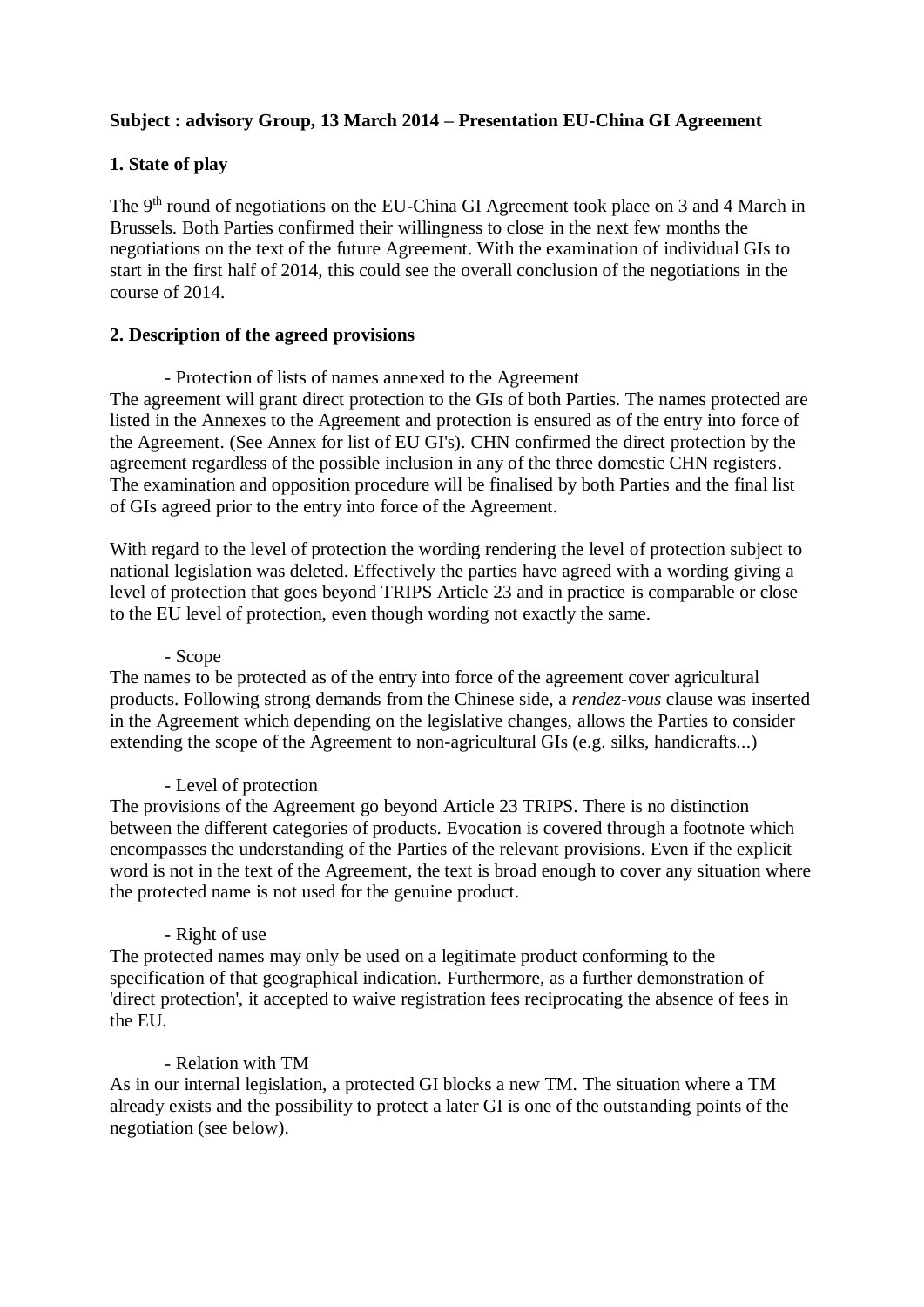### - Enforcement

The protection provided for in the Agreement will be enforced ex-officio by appropriate action of their authorities. The protection will also be enforced at the request of an interested party.

### - Other provisions

The agreement contains also the usual provisions on cooperation, transparency and exchange of information, general rules for trade and it establishes a Joint Committee.

### - Names to be protected

The agreement contains for each Party a list of 100 names to be protected at its entry into force (see Annex). A second list of another 160 names is also attached to this Agreement. These names will be protected within four years after the entry into force of the Agreement. For these 160 names, the advantage is that the cut-off date for blocking TM applications is the entry into force of the Agreement. Once these 160 extra names will be protected, the agreement foresees for the possibility to add new GIs to the list of protected names. During the last round it was agreed that the Parties will exchange the lists and summary specifications at the latest end of May 2014.

### 3. Outstanding issues

The last round confirmed differences as regards some key concepts:

### - Coexistence with prior TM

For the moment the draft Agreement does not clearly provide for the principle of coexistence of GIs with prior TM. The discussions showed that China is not in a position to accept the inclusion of an open-ended principle of coexistence in the text. China explained its practice in relation to registration of TM that shows that some degree of coexistence is possible, e.g. where a TM owner accepts a later GI, where a GI name is not exactly the same as the TM and where a GI falls under fair use provisions. EU and China are working on a new text capturing these elements. Concerning the first 100 EU names, the screening process of our GIs is in process, we still need to assess the degree of conflict with prior TM.

#### - Use of logo

China asks for the right to use the EU logo for their names on our market, as well as on their market. The discussions showed that this is a sensitive political point for China in the negotiations. The decision on this issue will also depend on China's position as regards coexistence with TM and in particular the result of the screening of the EU names and the decision on the EU names which will be protected in China.

# - National treatment clause

An important point for China in these negotiations is the EU commitment to provide the same treatment (and protection) to Chinese GIs protected under this Agreement as to the EU own GIs. This is different from our previous position in the bilateral agreements on protection of GI. After the last round it was agreed to revisit the issue once there is clarity on the use of logo and coexistence with TM.

#### 4. Next steps/Calendar

- a last discussion is needed in order to agree on the provisions of the Agreement;